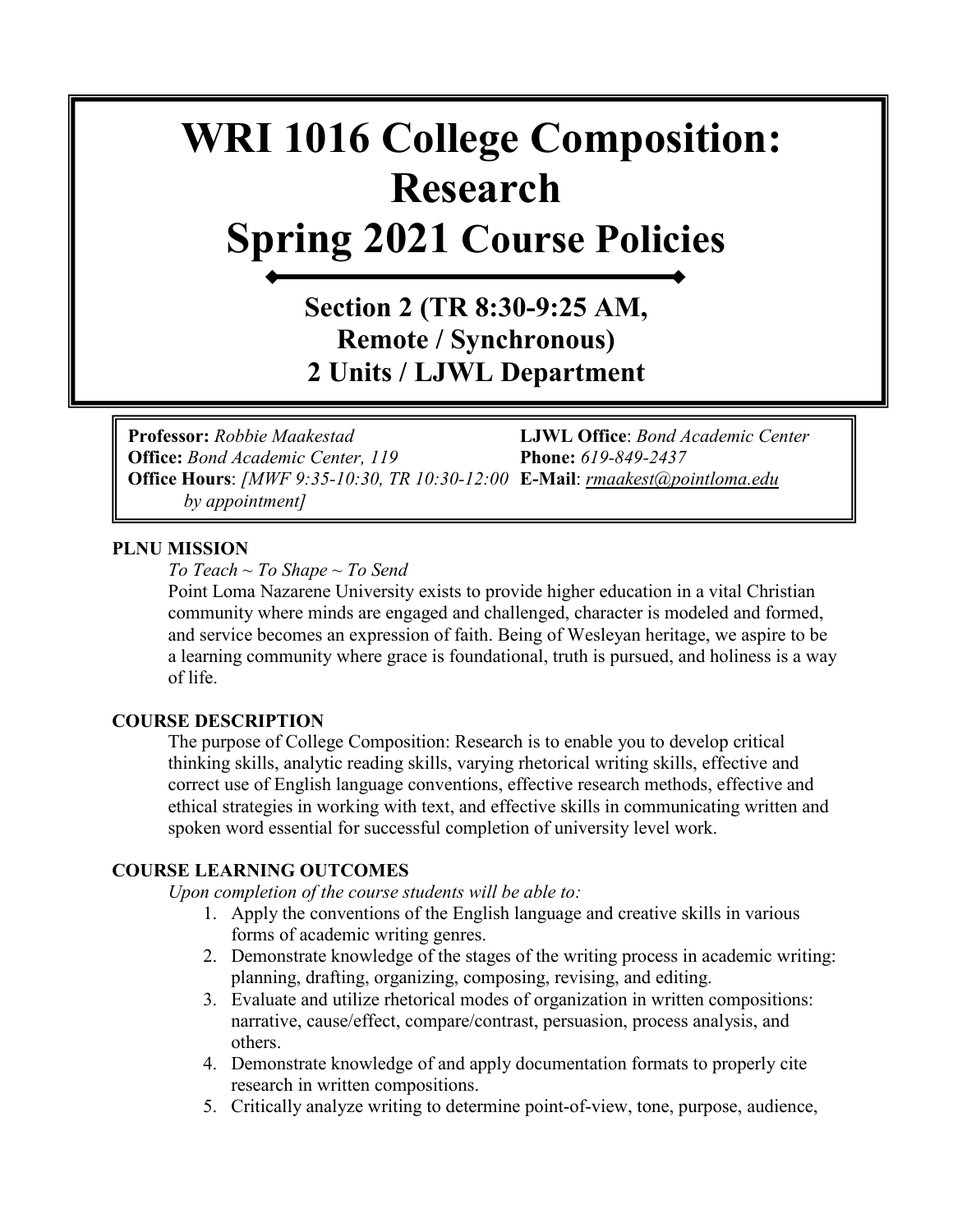and theme to enable reflection and response in written compositions.

6. Evaluate and examine differing perspectives; evaluate and locate the points of agreement and disagreement and the strengths and weaknesses of the argument.

#### **GENERAL EDUCATION**

WRI 116 is one of the components of the General Education Program at Point Loma Nazarene University, under the category of "Developing Cognitive Abilities." By including this course in a common educational experience for undergraduates, the faculty supports the pursuit of personal awareness and skill development, focusing on the analytical, communication, and quantitative skills necessary for successful living in modern society.

#### **REQUIRED TEXTS**

*Everything's An Argument* by Andrea Lunsford, 8th edition: **ISBN-13:** 978-1319056278 *The Little Seagull Handbook with Exercises*, **ISBN-13:** 978-0393602647

Additional readings will be posted to Canvas (you'll need to print these out, read them, annotate them, and bring them with you to class the day they are due).

Please bring a notebook and writing utensil to each class to take notes, as well as the textbook.

#### **COURSE REQUIREMENTS**

#### *Reading/Reading Quizzes*:

Dates for the readings are clearly indicated on the schedule. Complete all reading prior to the class session when the text will be discussed. You will be expected to read and annotate (take notes in the margins) all assigned course readings. There is no set number of reading quizzes planned.

#### *Discussion*:

The success of the course will be directly related to the quality of daily discussions. Each of you must feel comfortable contributing to discussions. And each of you should bring any questions you have about the reading to our attention during the course of our discussions.

#### *Attendance*:

Regular and punctual attendance at all classes is considered essential to optimum academic achievement. If the student is absent from more than 10 percent of class meetings [for this course, that's 2 class periods], the faculty member can file a written report which may result in de-enrollment. If the absences exceed 20 percent [for this course, that's 4 class periods], the student may be de-enrolled without notice until the university drop date or, after that date, receive the appropriate grade for their work and participation. See [Academic Policies](http://catalog.pointloma.edu/content.php?catoid=18&navoid=1278) in the Undergraduate Academic Catalog.

#### **FINAL EXAMINATION POLICY**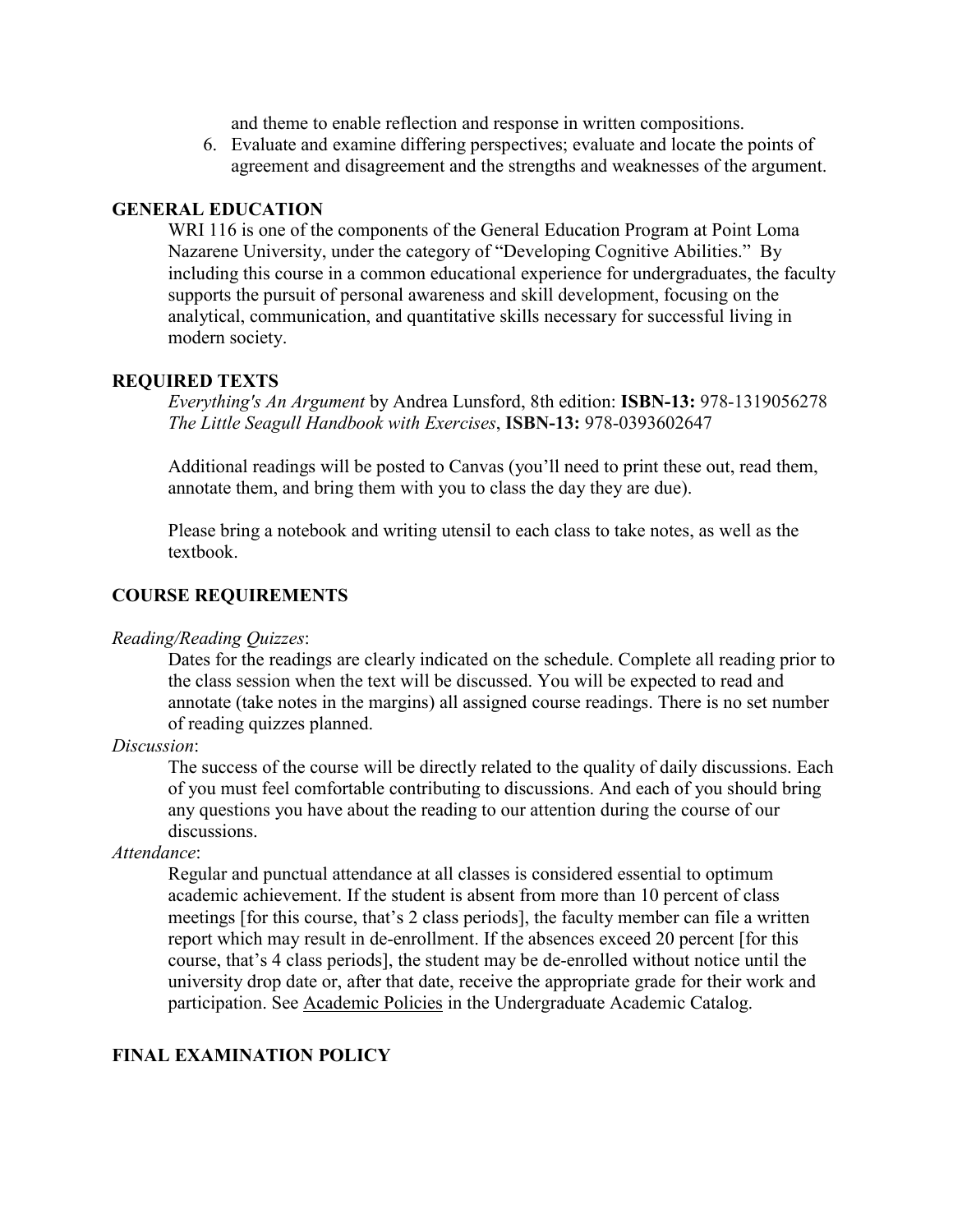Successful completion of this class requires taking the final examination **on its scheduled day**. The final examination schedule is posted on the [Class Schedules](http://www.pointloma.edu/experience/academics/class-schedules) site. No requests for early examinations or alternative days will be approved.

#### **METHODS OF INSTRUCTION**

This class is interactive and discussion-based. So you'll need to come to class prepared to talk and write about the literary texts we're reading and contribute to and lead discussions, small groups, and peer reviews. You will not understand what is happening during our classes if you haven't done the reading and you will miss out on valuable perspective and insights from your classmates if you do not attend class. The same goes for the writing assignments: they are designed to increase your understanding of the texts and make class more productive. Students who attend regularly, stay engaged in the class activities, and keep up with all of the assigned reading and writing usually succeed in this course.

### **GENERAL COURSE POLICIES**

#### **CANVAS**

Throughout this course, students will be required to utilize Canvas to post homework responses, receive course grades, and access any changes to the *Course Schedule* throughout the semester. If the *Course Schedule* is updated, students will be notified well in advance, but will need to download the updated schedule which the instructor will post on Canvas.

#### **CANVAS SUPPORT**

If you have questions about the content you find in my Canvas course or need clarification on assignment instructions please let me know. If you are unsure how to use any given feature in Canvas you will find the [Canvas Guides](https://community.canvaslms.com/community/answers/guides/) to be a very helpful resource. If you cannot access something in my Canvas course or it appears that some part of the course is not working properly, please contact the Office of Instructional Technology for support at **[oit@pointloma.edu](mailto:oit@pointloma.edu)**. Include specific information in the request (course ID, section, assignment or module name, etc.) to expedite the troubleshooting process. Screenshots are super helpful!

#### **PLNU EMAIL**

Students must regularly check their PLNU email account for updates on assignments and scheduling.

#### **RESPECT**

Practice basic respect and consideration toward your peers and professor. Please do not sleep, carry on private conversations, text, or work on assignments for other classes. Students who do so are not actively present in class and will lose participation points.

#### **TECHNOLOGY**

Refrain from using technology during class time unless a classroom activity calls for it to be used. This means cell phones, laptops, iPads, and other electronic devices. More often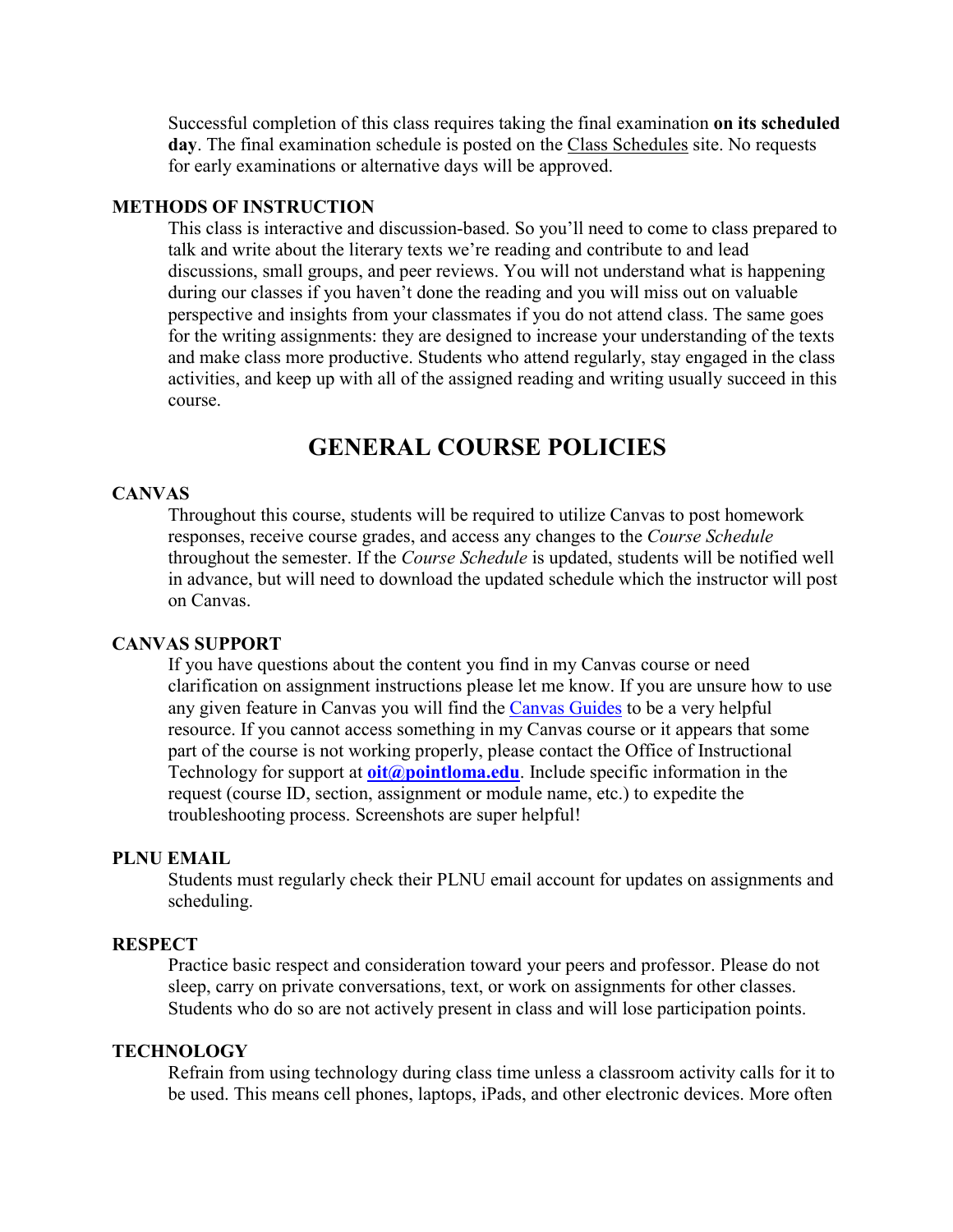than not, these create a distraction, rather than being useful. Taking notes by hand has been shown to aid long-term comprehension much more so than typing notes, so by all means, *please take handwritten notes* throughout this class. Use of technology during class will result in lost participation points.

#### **TURNING IN ASSIGNMENTS**

All assignments must be turned in on Canvas *before the class period on the day they are due*.

Late assignments are those turned in any time after class on the due date. Late assignments will lose a letter grade for each calendar day they are late (so an A becomes a B after one calendar day, and so on). Late assignments will not be accepted after a week from the due date. It is your responsibility to ensure that your assignment is uploaded to Canvas on the day it is due. **I will not accept late homework, and missed in-class work and quizzes cannot be made up.** 

#### **ACADEMIC HONESTY**

Students should demonstrate academic honesty by doing original work and by giving appropriate credit to the ideas of others. Academic dishonesty is the act of presenting information, ideas, and/or concepts as one's own when in reality they are the results of another person's creativity and effort. A faculty member who believes a situation involving academic dishonesty has been detected may assign a failing grade for that assignment or examination, or, depending on the seriousness of the offense, for the course. Faculty should follow and students may appeal using the procedure in the university Catalog. See [Academic Policies](http://catalog.pointloma.edu/content.php?catoid=18&navoid=1278) for definitions of kinds of academic dishonesty and for further policy information.

#### **PLNU COPYRIGHT POLICY**

Point Loma Nazarene University, as a non-profit educational institution, is entitled by law to use materials protected by the US Copyright Act for classroom education. Any use of those materials outside the class may violate the law.

#### **PLNU ACADEMIC ACCOMMODATIONS POLICY**

If you have a diagnosed disability, please contact PLNU's Disability Resource Center (DRC) to demonstrate need and to register for accommodation by phone at 619-849-2486 or by e-mail at [DRC@pointloma.edu.](mailto:DRC@pointloma.edu) See [Disability Resource Center](http://www.pointloma.edu/experience/offices/administrative-offices/academic-advising-office/disability-resource-center) for additional information.

#### **PERSONAL NEEDS**

Counseling is available in the Wellness Center for undergraduate students at PLNU. They are open Monday through Friday during the academic school year to offer morning, afternoon, and evening appointments. Please call (619) 849-2574 to schedule a counseling appointment.

#### **PREPARATION**

You will be expected to come to class prepared to discuss readings, share your work, or comment on other students' work. Being prepared for each class is vital in creating a classroom that is conducive to learning—take notes as you read the textbook and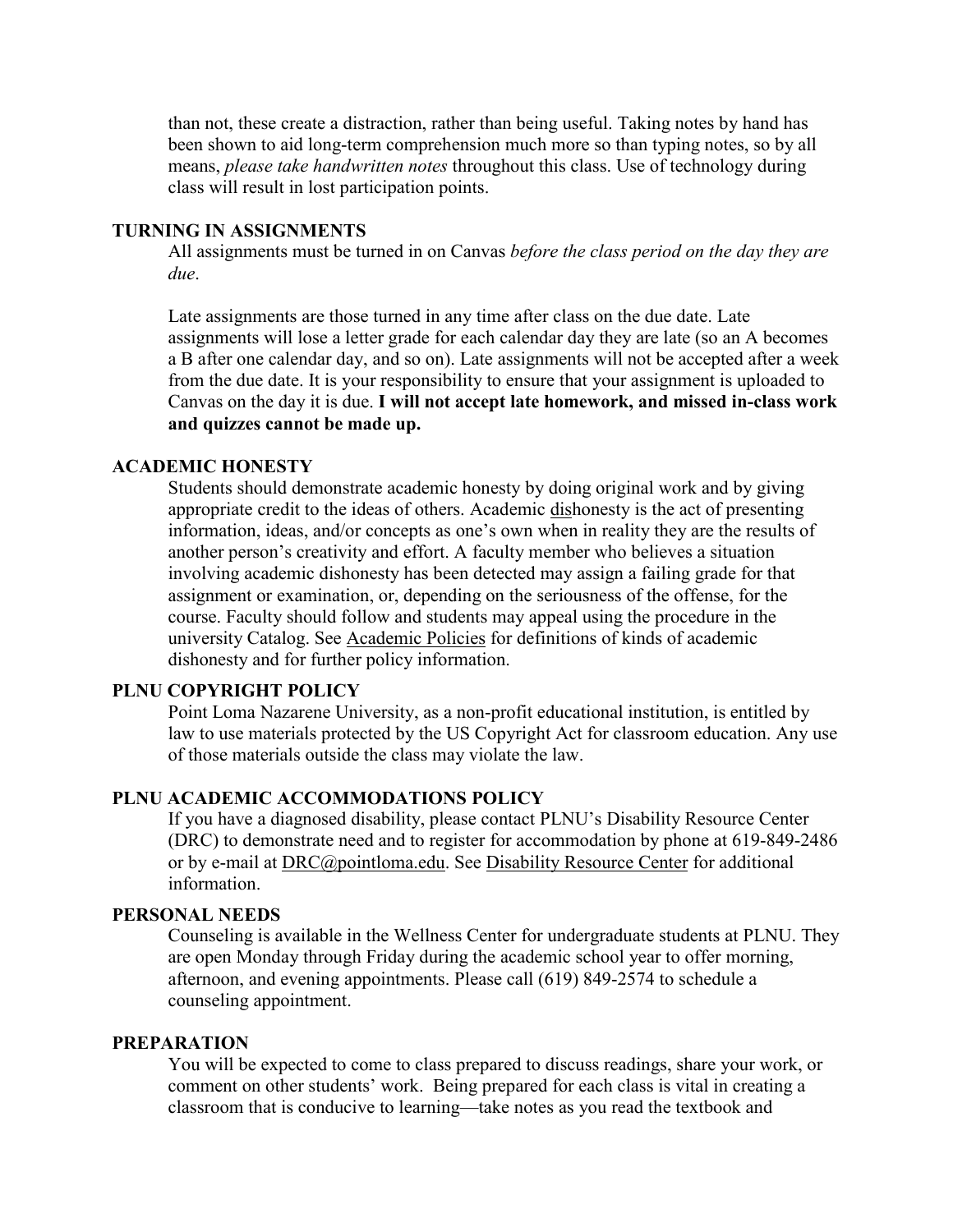assigned readings as this allows you to remember the material more fully. Be aware that you may also have assignments on Canvas, which must be done before class in addition to readings. If you do not consistently prepare for class, this will also negatively affect your participation grade in the course.

#### **COMPLETION POLICY**

You must complete all major essay assignments and the College Composition Final to pass this course.

#### **WRITER'S STUDIO**

SAT, ACT, and diagnostic essay scores reveal your strengths and weaknesses as a writer, thinker, and communicator on the college entry level. Your diagnostic exam results and your professor's discretion will determine whether or not you will benefit the most by enrolling in WRI 097 which is a writing skills tutorial held in the Writers' Studio. If your score qualifies you to enroll in WRI 097, you will fulfill the requirements by working on your writing skills with a trained tutor in the Writers' Studio for one hour once-a-week for 10 weeks beginning the third week of the semester. You will be required to attend an introductory session to the Studio the second week of classes. During that session you will sign-up for a time to work with a writing consultant one hour a week throughout the semester. The writing assignments you work on with the consultant will be assignments assigned in this writing course. Students who work in the Studio benefit greatly from the time spent working alongside a pedagogically trained fellow writer.

The fee for the Studio, WRI 097, is \$150.00. Should you have the privilege of working in the Studio, know that the \$150.00 lab fee replaces a 3 unit, not-for-college credit course your scores would have previously required you to take. Failure to complete WRI 097 will result in a failing grade in WRI 1010 and re-entry into the Studio the following semester to complete 10 sessions.

### **HOMEWORK AND COURSE ASSIGNMENTS**

#### **FORMAT FOR ASSIGNMENTS**

- All work handed in must be typed unless specifically noted in the assignment.
- The paper format for all papers is MLA Style, unless APA is agreed upon for the research paper only.
- Major assignments must be turned in on Canvas in .pdf, .doc, or .docx format.
- Use standard 12 point Times New Roman Font.
- Use standard MLA heading for your name, my name, course name/number, and date.
- Double-space the entirety of your document.
- Use 1 inch margins for each side. NOTE: Microsoft Word is set to 1.25 margins.
- Before turning in your essay, use CTRL+A to select all; then click the bottom right arrow in the "Paragraph" box on Word's "Home" tab; then check the box that says "Don't add space between paragraphs of the same style." There should not be an extra space added between paragraphs.
- Insert your last name and a page number for each page after page 1 in the top right margin.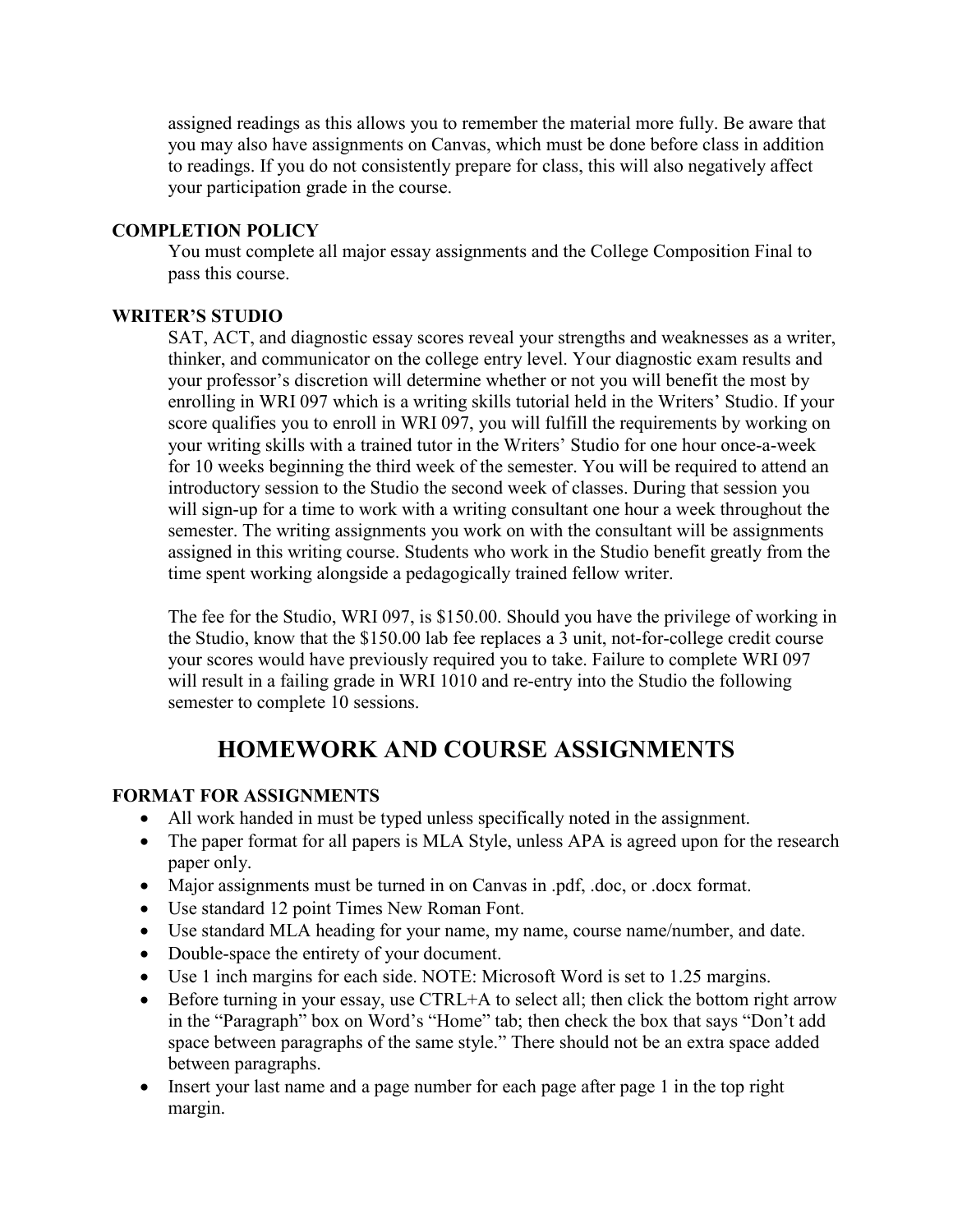- Staple 2 or more page assignments on the top left corner.
- No cover sheets, unless specified by the assignment.

#### **CURRICULUM REQUIREMENTS**

To complete this course each student must write 2 in-class essays, 1 out-of-class proposal essay (4-5 pages), and one research paper (9-11 pages) with at least 12 sources cited.

#### **MAJOR ESSAY ASSIGNMENTS**

#### **In-Class Essay Assignments:**

- Essay 1—March 4—Diagnostic (1000-1600 words written in class) = no points
- $\div$  Essay 4—June 9—Final Essay Exam, 7:30-10:00 a.m. = 100 points

One essay and one research paper will be written outside of class and will make up 60% of your course grade. Pre-work and drafts of these essays will be responded to by your instructor and your peers. Detailed assignment sheets will be handed out for each essay. **Outside Class Essay Assignments:**

 $\div$  Essay 2—Feb. 13—Proposal (4 pages) = 200 points Essay 3—April 24—Research Paper (10-12 pages, not including Works Cited)  $= 300$  points

#### **Essay Total: 600 Points**

#### **INFORMAL WRITING/HOMEWORK**

Informal Writing/Homework consists of: in-class work, short exercises written outside of class, reading quizzes, Canvas assignments, and other work. Each homework assignment will have a specific point value, but the total grade will be a percentage grade out of 200 points. Ex: if you get an average of 8/10 (80%) on all homework grades, then you would receive 160/200 (80%) for this category.

#### **Homework Total: 200 Points**

#### **CLASS ATTENDANCE & PARTICIPATION (INCLUDES PEER REVIEW)**

Attendance and participation is expected and is worth 125 points. If you miss a class, it is possible to make up that class period within the week: to do so you must contact the professor and request the recording for the Zoom class discussion so that you can watch it and participate on the corresponding class discussion board by watching the recording of the class, thoughtfully and extensively posting to the discussion board for that class period concerning content discussed in the class period, and posting at least five engagements with the class content from the day to the discussion board, in addition to obtaining assignments or any updated schedule/assignment information from a classmate in order to be prepared for the next meeting**. I require attendance for peer reviews. Absences on such days will hurt your peer review participation grade.**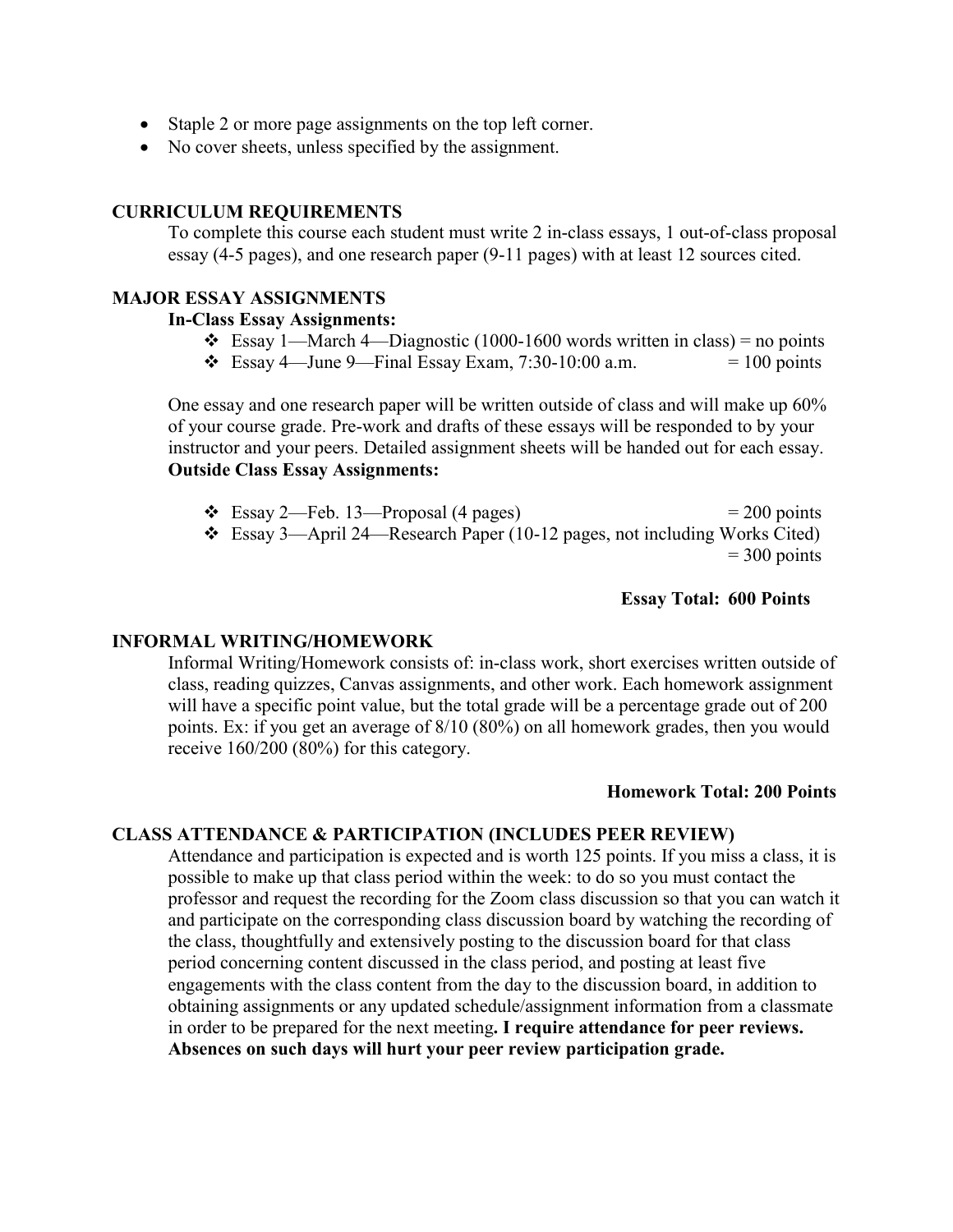Coming to class well-prepared is critical in an activity- and discussion-based course like this one. I expect you to come to each class prepared—that means not just doing the reading, thinking about it, and digesting it, but also *having your textbook or printed readings accessible during class.* Missed in-class work may not be made up. Coming to class without having read the assigned reading for the day will result in a loss of participation points. You should also be prepared to actively engage in class discussions, peer reviews, and other in-class activities. I expect you each to meaningfully engage with the coursework and with one another.

Each class that you attend and participate in is worth 5 points, up to a max of 125 points (27 non-exam TR meetings—any additional attendance points acquired will be extra credit up to 135 for perfect attendance). You can miss two classes without it affecting your grade—but you are still responsible for the readings/homework due on the days you're absent. If you miss class or are significantly unprepared for class, you'll earn a zero for that day. **Each absence beyond 2 will result in 5 points being subtracted from the participation category.** 

For the remaining 35 points of your participation grade, you'll earn a 30 if you're doing the basics of engaging with the class; you'll earn a  $30+$  if I see you regularly leaping in and making strong contributions during full-class discussions, providing leadership or encouragement during group work, going the extra mile in giving specific feedback on your peers' writing, arriving on time to class, and/or otherwise demonstrating very strong preparation for and engagement in the class work; you'll earn a 29 or lower if you are frequently late, unprepared, inattentive, or disruptive.

I expect you to attend class and to arrive on time—but I also understand that things come up. In the case of an emergency, please contact me as soon as possible to discuss what arrangements can be made.

Peer review participation will be worth 10 points per peer review day, totaling 40 points.

#### **Participation Total: 200 Points**

#### **COURSE TOTAL = 1000 Points**

#### **WRITER'S SYMPOSIUM**

Each spring PLNU hosts the Writers Symposium By the Sea which brings premiere writers to campus. This semester you will be required to attend the following afternoon event for this class (Zoom tickets are free):

**—Writer's Symposium: Thursday, March 25, Interdisciplinary Academic Writing Panel @ 3PM on Zoom**

**<https://www.pointloma.edu/events/26th-annual-writers-symposium-sea>**

#### ----------------------------------------------------------------------------------------------------------

If you cannot attend the above-required event due to work or class, contact Prof. Maakestad with an excused absence from a professor/boss, and attend one of the following Writers Symposium events instead: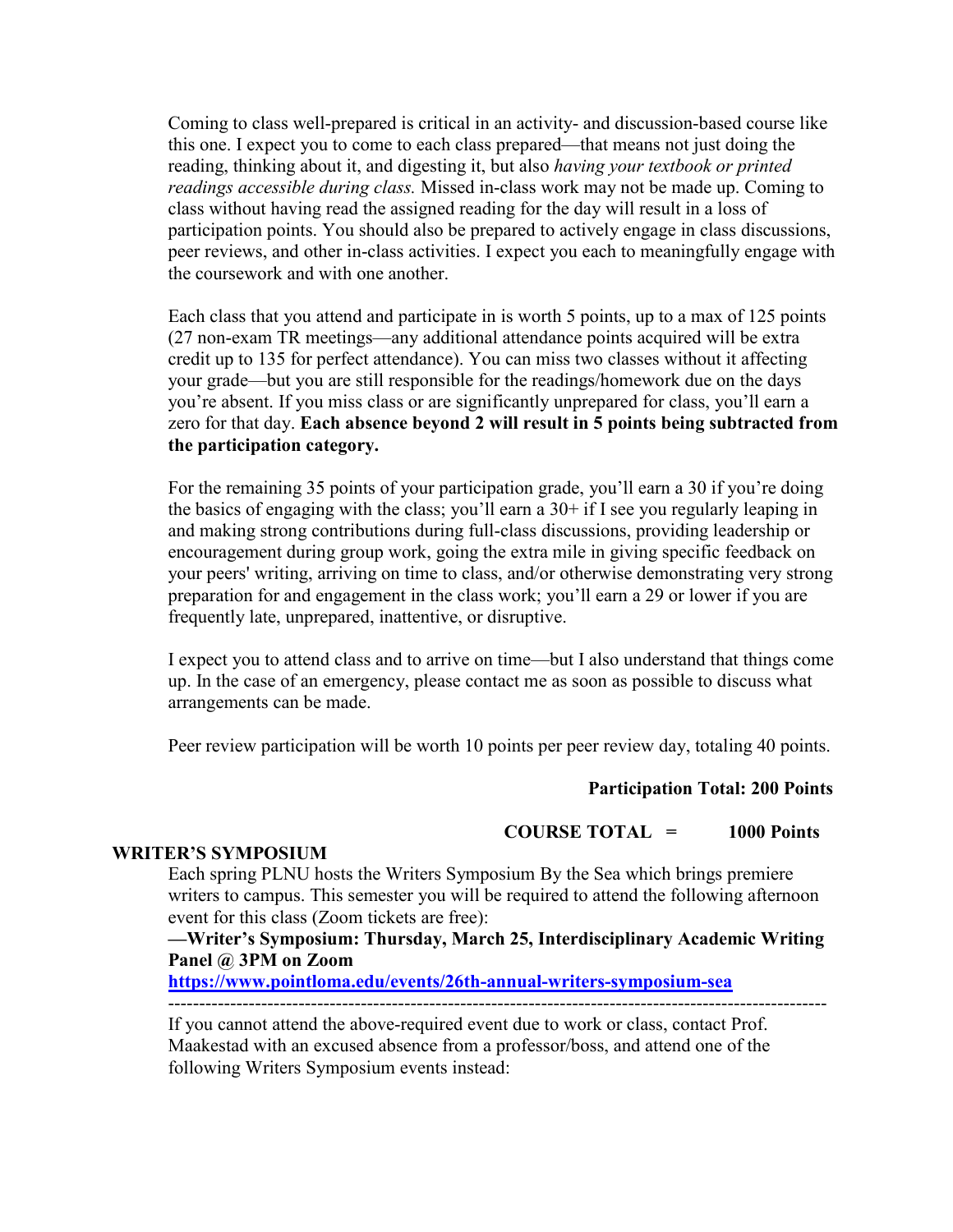*—March 23, Writer's Symposium: Driftwood Student Short Film Festival @ 3PM, on Zoom*

*— March 23, Writer's Symposium: Theology Writing Discussion @ 7PM, on Zoom*

*— March 24, Writer's Symposium: Poetry Workshop @ 3PM, on Zoom*

*— March 24, Writer's Symposium: Interview with Katie Manning and Margarita Pintado Burgos @ 7PM, on Zoom*

*— March 25, Writer's Symposium: Interview with Dean Nelson and Stephen Goforth @ 7PM, on Zoom*

----------------------------------------------------------------------------------------------------------

Upload a one full page reflection about an idea that made you think in the panel that you attended; in addition, attach a screenshot of the Zoom event at the end of the document. **Attending this event and uploading this reflection is worth 20 points toward your Informal Writing/Homework grade.**

**Writers Symposium Extra Credit:** On top of attending the required Writers Symposium panel, you can attend up to two additional aforementioned unrequired Symposium events to earn up to 20 extra credit points. Each event will be worth 10 points Extra Credit within the Informal Writing/Homework category and will be applied to points missed on reading quizzes or informal writing assignments at the end of the semester. To Canvas, upload a Zoom screenshot of the event and a brief paragraph of something that stood out to you or impressed you from each session that you attended to get full extra credit.

#### **LETTER GRADE GUIDELINES**

|                  |      | $920 - 1000$ points | А | 900 - 919 points   | $A-$ |
|------------------|------|---------------------|---|--------------------|------|
| 880 - 899 points | $B+$ | $820 - 879$ points  |   | $800 - 819$ points | B-   |
| 780 - 799 points | $C+$ | 720 - 779 points    |   | 700 - 719 points   | $C-$ |
| 680 - 699 points | $D+$ | $620 - 679$ points  |   | $600 - 619$ points | D-   |

#### **WHAT ESSAY GRADES ACTUALLY MEAN**

**A: Exceptional Work**: complex understanding and insightful application of skills and concepts; sophistication and depth in interpretation and style; proficiency in standard grammatical form and documentation conventions; high competence in all or almost all categories of the grading rubric.

**B: Very Good Work**: clear, thoughtful understanding and sound application of skills and concepts; correct written presentation; high competence in most categories of the grading rubric.

**C: Adequate Work**: obvious, general, or vague understanding and application of skills and concepts; acceptable written presentation; basic competence in many categories of the grading rubric.

**D: Less-than-Satisfactory Work**: limited understanding and weak application of skills and concepts; poorly presented written work; low competence in many categories of the grading rubric.

**F: Unsatisfactory Work**: inadequate understanding and incorrect application of skills and concepts; unacceptable written presentation; incompetence in most categories of the grading rubric.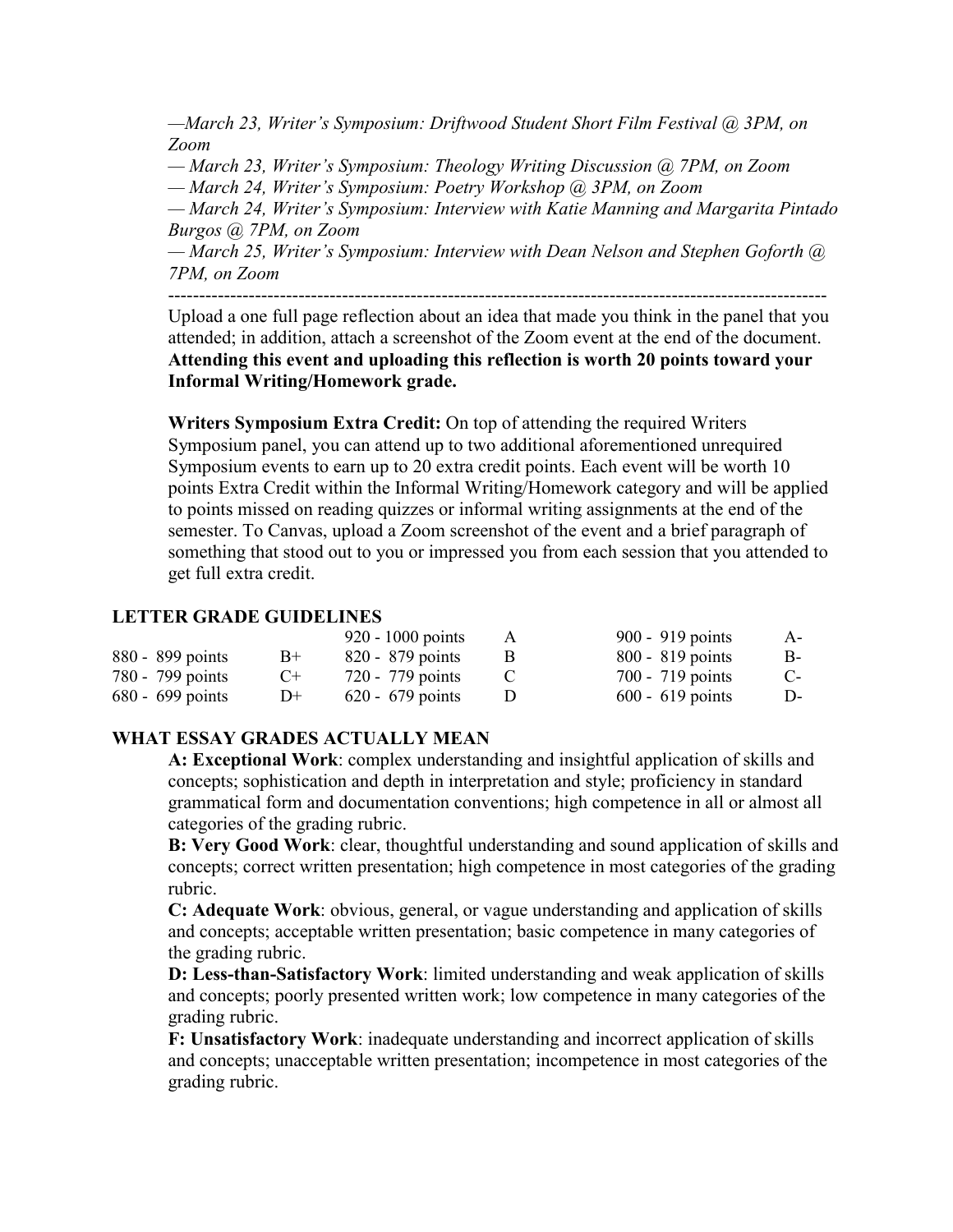## **WRI 1016 COURSE SCHEDULE**

| <b>DATE</b><br>WEEK1              | <b>READING</b>                                                                                                                                                                                                                                                                                                                            | <b>ASSIGNMENTS DUE (in bold)</b>                           |  |  |
|-----------------------------------|-------------------------------------------------------------------------------------------------------------------------------------------------------------------------------------------------------------------------------------------------------------------------------------------------------------------------------------------|------------------------------------------------------------|--|--|
| Tuesday, March 02                 | Go over syllabus                                                                                                                                                                                                                                                                                                                          |                                                            |  |  |
| Thursday, March 04                | Readings for Diagnostic Essay                                                                                                                                                                                                                                                                                                             | In Class: Diagnostic Essay                                 |  |  |
| WEEK <sub>2</sub>                 |                                                                                                                                                                                                                                                                                                                                           |                                                            |  |  |
| Tuesday, March 09                 | $(EA)$ : Chapter 12: Proposal<br>Arguments, $(LS)$ : W-12                                                                                                                                                                                                                                                                                 | <b>Post 2 Possible Proposal</b><br><b>Topics to Canvas</b> |  |  |
| Thursday, March 11                | <i>[Canvas]</i> : Postrel's "Let's Charge"<br>Politicians for Wasting Our Time,"<br>and Riley II's "Disability and<br>Media" on Canvas                                                                                                                                                                                                    | <b>Post Planning Doc. to</b><br>Canvas                     |  |  |
| WEEK3                             |                                                                                                                                                                                                                                                                                                                                           |                                                            |  |  |
| Tuesday, March 16                 | [Canvas]: Deshpande's "A Call to<br>Improve Campus Accessibility" on Canvas                                                                                                                                                                                                                                                               |                                                            |  |  |
| Thursday, March 18                | $(EA)$ : Chapter 13: Style in Arguments                                                                                                                                                                                                                                                                                                   |                                                            |  |  |
| <b>WEEK4</b><br>Tuesday, March 23 | $(EA)$ : Chapter 22: Documenting Sources (Read $\frac{1}{2}$ of chapter that<br>applies to your research paper)<br><b>OPTIONAL EXTRA CREDIT AFTERNOON/EVENING</b><br><b>EVENTS:</b><br>—Writer's Symposium: Driftwood Student Short Film Festival @<br>3PM, on Zoom<br>-Writer's Symposium: Theology Writing Discussion @ 7PM, on<br>Zoom |                                                            |  |  |
| Wednesday, March 24               | OPTIONAL EXTRA CREDIT AFTERNOON/EVENING<br><b>EVENTS:</b><br>-Writer's Symposium: Poetry Workshop @ 3PM, on Zoom<br>-Writer's Symposium: Interview with Katie Manning and<br>Margarita Pintado Burgos @ 7PM, on Zoom                                                                                                                      |                                                            |  |  |
| Thursday, March 25                | $(EA)$ : Chapter 21: Plagiarism and Academic Integrity; (LS): R-4g<br><b>REQUIRED AFTERNOON EVENT:</b><br>-Writer's Symposium: Interdisciplinary Academic Writing Panels<br>@ 3PM, on Zoom<br><b>OPTIONAL EXTRA CREDIT EVENING EVENT:</b><br>—Writer's Symposium: Interview with Dean Nelson and Stephen<br>Goforth @ 7PM, on Zoom        |                                                            |  |  |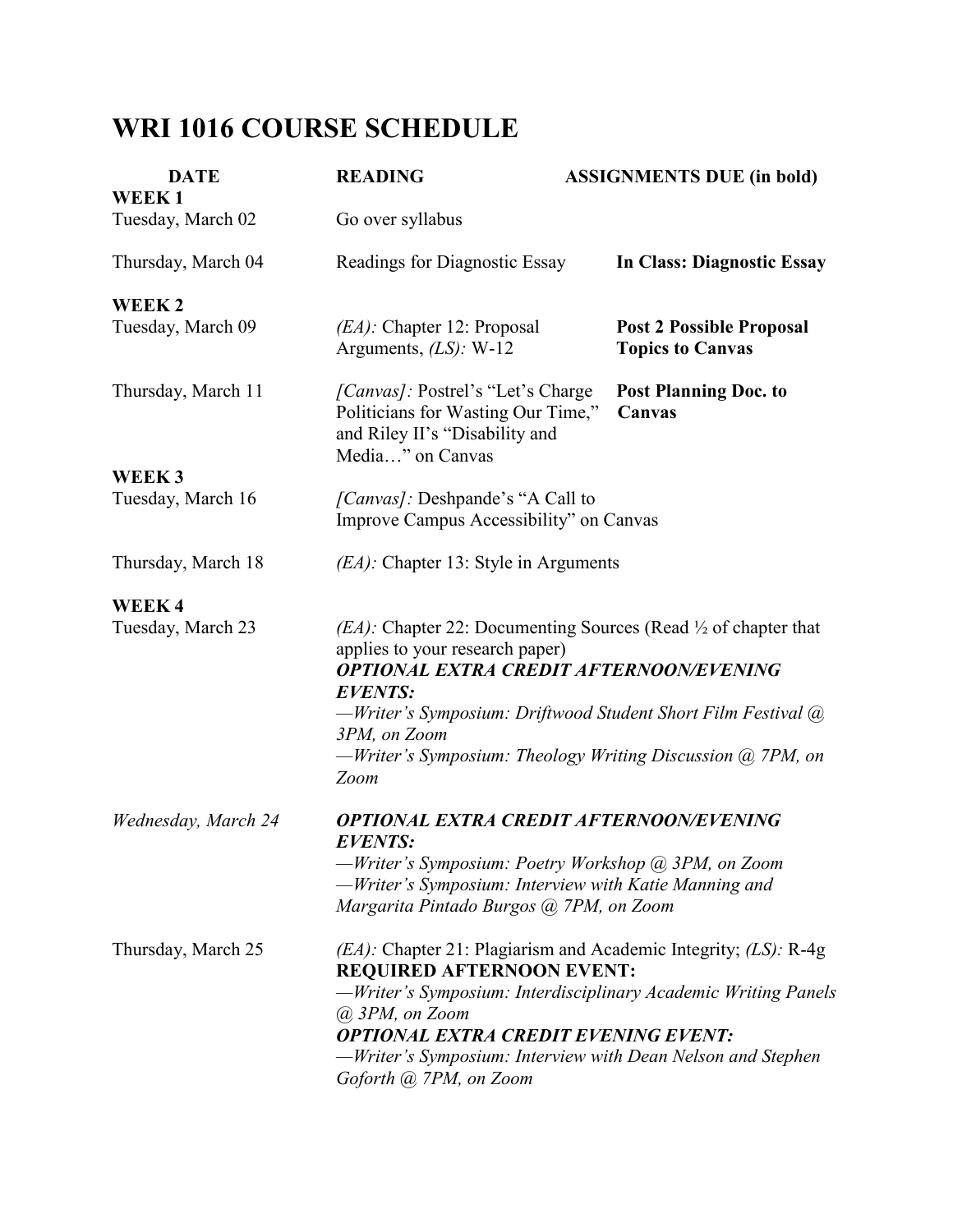| WEEK <sub>5</sub>  |                                                                                                                                                 |                                                                                                  |  |
|--------------------|-------------------------------------------------------------------------------------------------------------------------------------------------|--------------------------------------------------------------------------------------------------|--|
| Tuesday, March 30  | In-Class Peer Review: Post your Proposal Essay to Canvas before<br>class and participate in Peer Review.                                        |                                                                                                  |  |
| Thursday, April 01 | Riley II's "Disability and Media"<br>and Chapter 12: From Revising to Editing<br><b>***Proposal Essay Due***</b>                                |                                                                                                  |  |
| WEEK 6             |                                                                                                                                                 |                                                                                                  |  |
| Tuesday, April 06  | (EA): Chapter 17: Academic<br>Arguments                                                                                                         | <b>Writers Symposium</b><br><b>Reflection and Optional EC</b><br><b>Assignments Due</b>          |  |
| Thursday, April 08 | [Canvas]: Diamond's "The Last<br>Americans"                                                                                                     | <b>Post 2 Possible Research</b><br><b>Topics to Canvas</b>                                       |  |
| WEEK <sub>7</sub>  |                                                                                                                                                 |                                                                                                  |  |
| Tuesday, April 13  | (EA): Montgomery's "The Emotion Post Research Topic to<br>Work of 'Thank You'" $(LS)$ :<br>MLA, APA, or Chicago Style section                   | Canvas                                                                                           |  |
| Thursday, April 15 | <b>Library Session (Attendance Required)</b>                                                                                                    |                                                                                                  |  |
|                    |                                                                                                                                                 | <b>Citation Exercise #1</b>                                                                      |  |
| WEEK <sub>8</sub>  |                                                                                                                                                 |                                                                                                  |  |
| Tuesday, April 20  | <b>Library Session (Attendance Required)</b>                                                                                                    |                                                                                                  |  |
| Thursday, April 22 | (EA): Chapter 18: Finding Evidence; Turn in Library Worksheet<br>$(LS): R-1$                                                                    | <b>Post Planning Doc. to</b><br>Canvas<br><b>Citation Exercise #2</b>                            |  |
| WEEK 9             |                                                                                                                                                 |                                                                                                  |  |
| Tuesday, April 27  | (EA): Chapter 19: Evaluating<br>Sources; $(LS)$ : R-2                                                                                           | <b>Bring 3 sources to</b><br>class                                                               |  |
| Thursday, April 29 | $(EA)$ : Chapter 20: Using Sources<br>$(LS)$ : R-3, R-4                                                                                         | Bring 3 paraphrases and 3<br>summaries of new sources<br>to class<br><b>Citation Exercise #3</b> |  |
| <b>WEEK10</b>      |                                                                                                                                                 |                                                                                                  |  |
| Tuesday, May 04    | [Canvas]: Geaghan-Breiner's<br>"Where the Wild Things"<br>Should Be"                                                                            | Bring a full, typed outline<br>of your Research Paper's<br>main points                           |  |
| Thursday, May 06   | In-Class Peer Review: Post your drafted Research Paper to<br>Canvas before class and participate in Peer Review.<br><b>Citation Exercise #4</b> |                                                                                                  |  |
| <b>WEEK11</b>      |                                                                                                                                                 |                                                                                                  |  |
| Tuesday, May 11    | [Canvas]: Freedman's "Are Engineered Foods Evil?"                                                                                               |                                                                                                  |  |